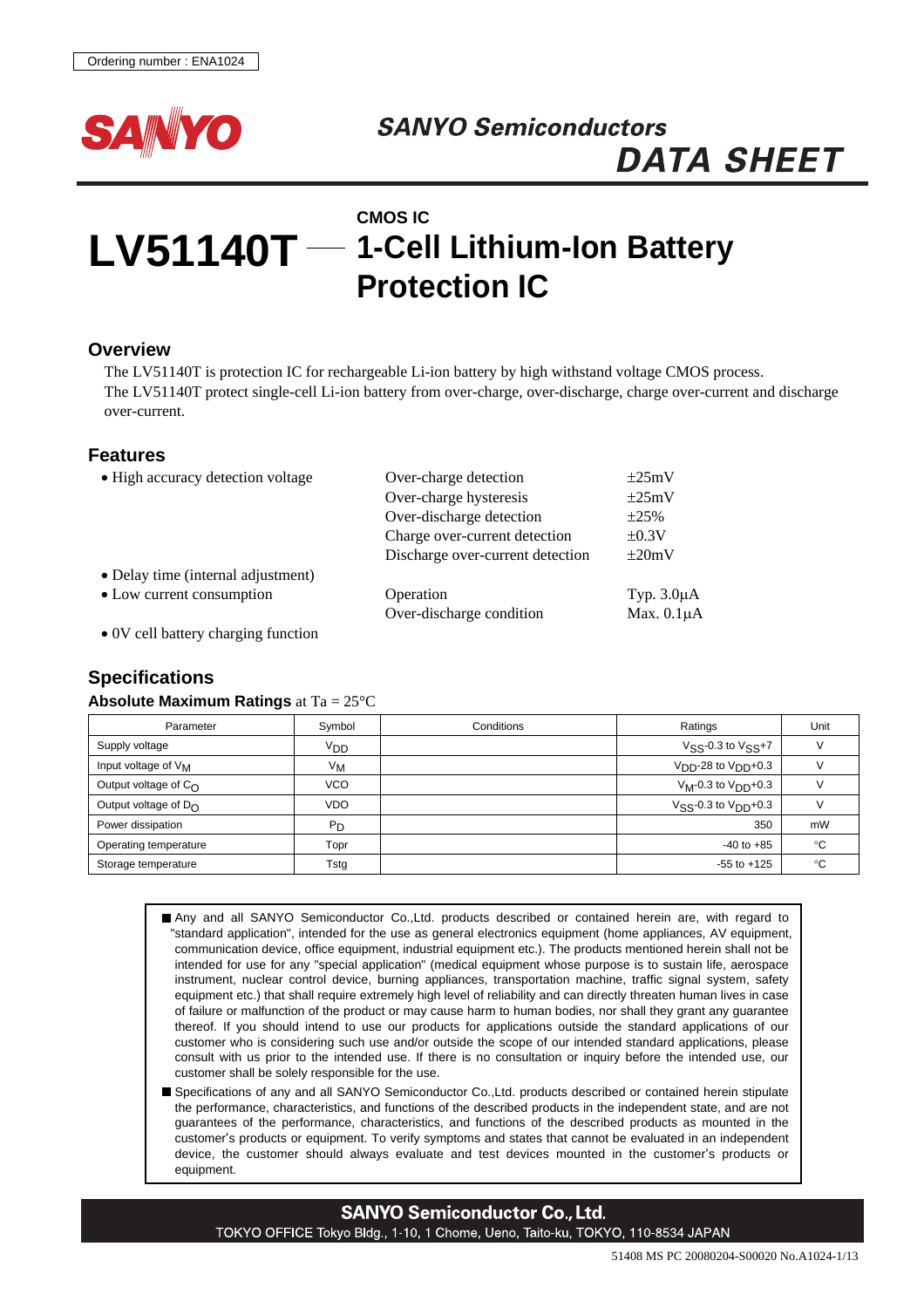# **LV51140T**

# **Electrical Characteristics** at Topr = 25°C, unless otherwise specified

|                                                                                                                                                       |                   | Test                                                      | Ratings        |          |          |          |      |
|-------------------------------------------------------------------------------------------------------------------------------------------------------|-------------------|-----------------------------------------------------------|----------------|----------|----------|----------|------|
| Parameter                                                                                                                                             | Symbol            | Conditions                                                | circuit        | min      | typ      | max      | Unit |
| <b>Detection voltage</b>                                                                                                                              |                   |                                                           |                |          |          |          |      |
| Over-charge detection voltage                                                                                                                         | VC                |                                                           | $\mathbf{1}$   | 4.225    | 4.250    | 4.275    | V    |
| Over-charge hysteresis voltage                                                                                                                        | VHc               |                                                           | $\mathbf{1}$   | 0.175    | 0.2      | 0.225    | V    |
| Over-discharge detection voltage                                                                                                                      | Vdc               |                                                           | 1              | 2.438    | 2.500    | 2.563    | V    |
| Over-discharge reset voltage                                                                                                                          | VRdc              |                                                           | 1              | 2.633    | 2.700    | 2.768    | V    |
| Charge over-current detection voltage                                                                                                                 | <b>VIc</b>        |                                                           | $\overline{2}$ | $-1.000$ | $-0.700$ | $-0.400$ | V    |
| Discharge over-current detection voltage                                                                                                              | Vldc              |                                                           | $\overline{2}$ | 0.180    | 0.200    | 0.220    | V    |
| Load short-circuiting detection voltage                                                                                                               | Vshort            | Based on V <sub>DD</sub> , V <sub>DD</sub> = 3.5V         | $\overline{2}$ | $-1.7$   | $-1.3$   | $-1.0$   | V    |
| Input voltage                                                                                                                                         |                   |                                                           |                |          |          |          |      |
| Input voltage between V <sub>DD</sub> and V <sub>SS</sub>                                                                                             | V <sub>DD</sub>   | Internal circuit operating voltage                        | $\blacksquare$ | 1.8      |          | 7.0      | V    |
| 0V battery charge starting charger voltage                                                                                                            | Vcha              | Acceptable                                                | 3              |          | 0.9      | 1.4      | V    |
| <b>Current consumption</b>                                                                                                                            |                   |                                                           |                |          |          |          |      |
| Current consumption on operation                                                                                                                      | lopr              | $V_{DD} = 3.5V$ , $V_M = 0V$                              | 4              |          | 3.0      | 6.0      | μA   |
| Current consumption on shutdown                                                                                                                       | Isdn              | $V_{DD} = V_M = 1.8V$                                     | $\overline{4}$ |          |          | 0.1      | μA   |
| Output resistance                                                                                                                                     |                   |                                                           |                |          |          |          |      |
| $C_O$ : Pch ON resistance                                                                                                                             | Rcop              | $C_{\Omega} = 3.0V$ , $V_{\Omega} = 3.5V$ ,               | 5              | 1.5      | 3.0      | 4.5      | kΩ   |
|                                                                                                                                                       |                   | $V_M = 0V$                                                |                |          |          |          |      |
| $C_{\Omega}$ : Nch ON resistance                                                                                                                      | Rcon              | $C_O = 0.5V$ , $V_{DD} = 4.6V$ ,<br>$V_M = 0V$            | 5              | 0.5      | 1.0      | 1.5      | kΩ   |
| $D_{\Omega}$ : Pch ON resistance                                                                                                                      | Rdop              | $DO = 3.0V$ , $VDP = 3.5V$ ,<br>$V_M = 0V$                | 5              | 1.7      | 3.5      | 5.0      | kΩ   |
| $D_{\bigcap}$ : Nch ON resistance                                                                                                                     | Rdon              | $D_O = 0.5V$ , $V_{DD} = V_M = 1.8V$                      | 5              | 1.7      | 3.5      | 5.0      | kΩ   |
| Discharge over-current release resistance                                                                                                             | Rdwn              | $V_{DD} = 3.5V$ , $V_M = 1.0V$                            | 5              | 15.0     | 30.0     | 60.0     | kΩ   |
| Detection delay time                                                                                                                                  |                   |                                                           |                |          |          |          |      |
| Over-charge detection delay time                                                                                                                      | tc                | $V_{DD}$ = VC-0.2V $\rightarrow$ VC+0.2V,<br>$V_M = 0V$   | 6              | 0.70     | 1.0      | 1.30     | s    |
| Over-discharge detection delay time                                                                                                                   | tdc               | $V_{DD} = Vdc+0.2V \rightarrow Vdc-0.2V$ ,<br>$V_M = 0V$  | 6              | 21.7     | 31.0     | 40.3     | ms   |
| Charge over-current detection delay time                                                                                                              | tic               | $V_{DD} = 3.5V$ , $V_M = 0V \rightarrow -1.0V$            | 6              | 5.6      | 8.0      | 10.4     | ms   |
| Discharge over-current detection delay time                                                                                                           | tidc              | $V_{DD} = 3.5V$ , $V_M = 0V \rightarrow 1.0V$             | 6              | 5.6      | 8.0      | 10.4     | ms   |
| Load short-circuiting detection delay time                                                                                                            | tshort            | $VDD = 3.5V, VM = 0V \rightarrow 3.5V$                    | 6              | 190      | 370      | 550      | μS   |
| Release delay time                                                                                                                                    |                   |                                                           |                |          |          |          |      |
| Release delay time 1<br>Over-discharge release<br>Charge over-current release (*1)<br>Discharge over-current release<br>Load short-circuiting release | trel1             |                                                           | 6              | 1.0      | 2.0      | 3.0      | ms   |
| Release delay time 2<br>Over-charge release                                                                                                           | trel <sub>2</sub> | $V_{DD}$ = VC+0.2V $\rightarrow$ VC-0.2V,<br>$V_M = 1.0V$ | 6              | 8.0      | 16.0     | 24.0     | ms   |

Note : \*1 Upon connecting to charger upon over-discharge, the delay time after recovery from over-discharge.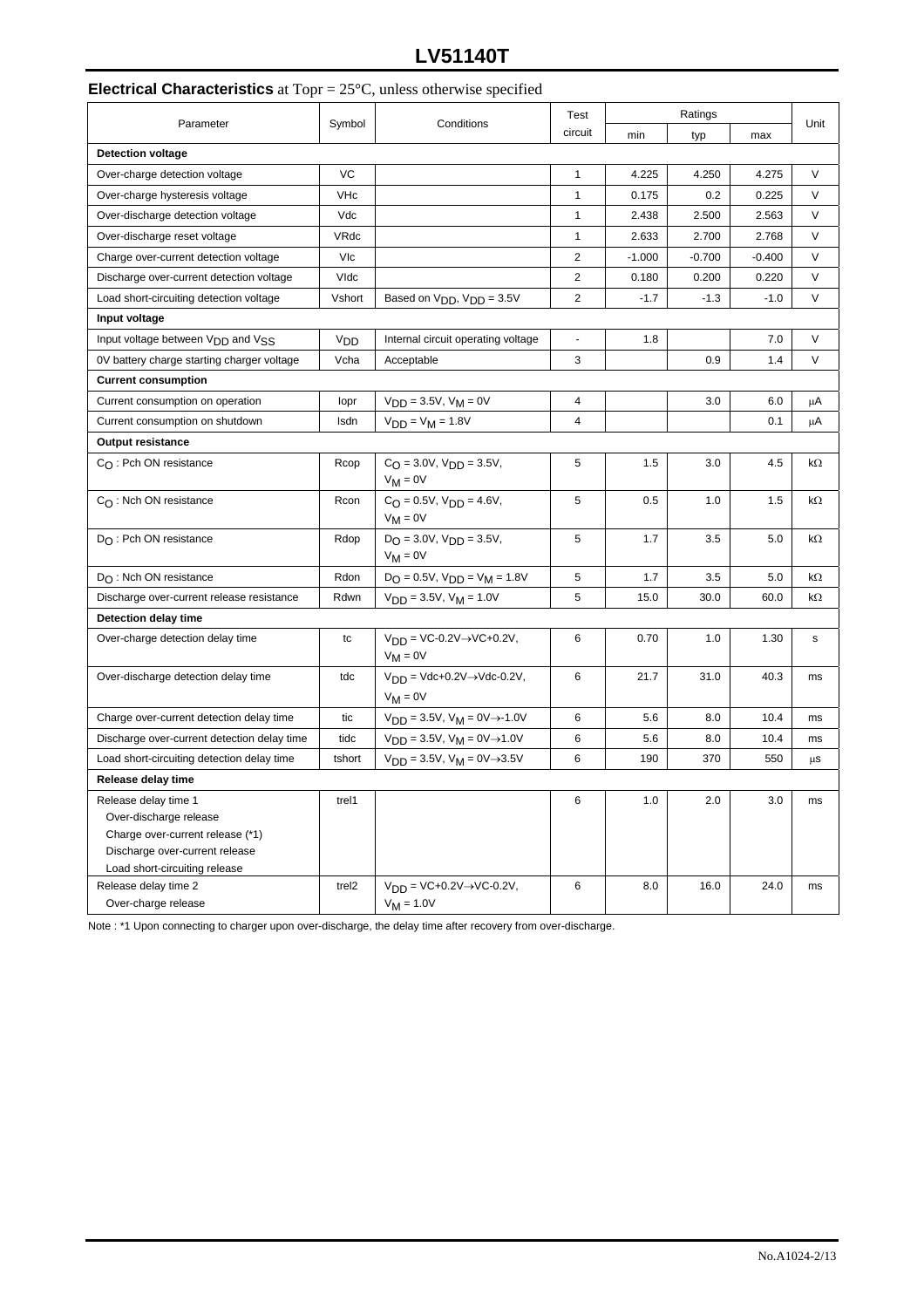# **Package Dimensions**

 $unit : mm (typ)$ 3356





# **Pin Assignment**



# **Pin Function**

| Pin No. | Pin Name         | Description                                             |  |
|---------|------------------|---------------------------------------------------------|--|
|         | $D_{\rm O}$      | FET gate connection for discharge control (CMOS output) |  |
|         | $V_{\mathsf{M}}$ | Voltage monitoring for charger negative                 |  |
|         | $c_{\Omega}$     | FET gate connection for charge control (CMOS output)    |  |
|         | <b>NC</b>        | N/C                                                     |  |
|         | VDD              | Positive power input                                    |  |
|         | Vss              | Negative power input                                    |  |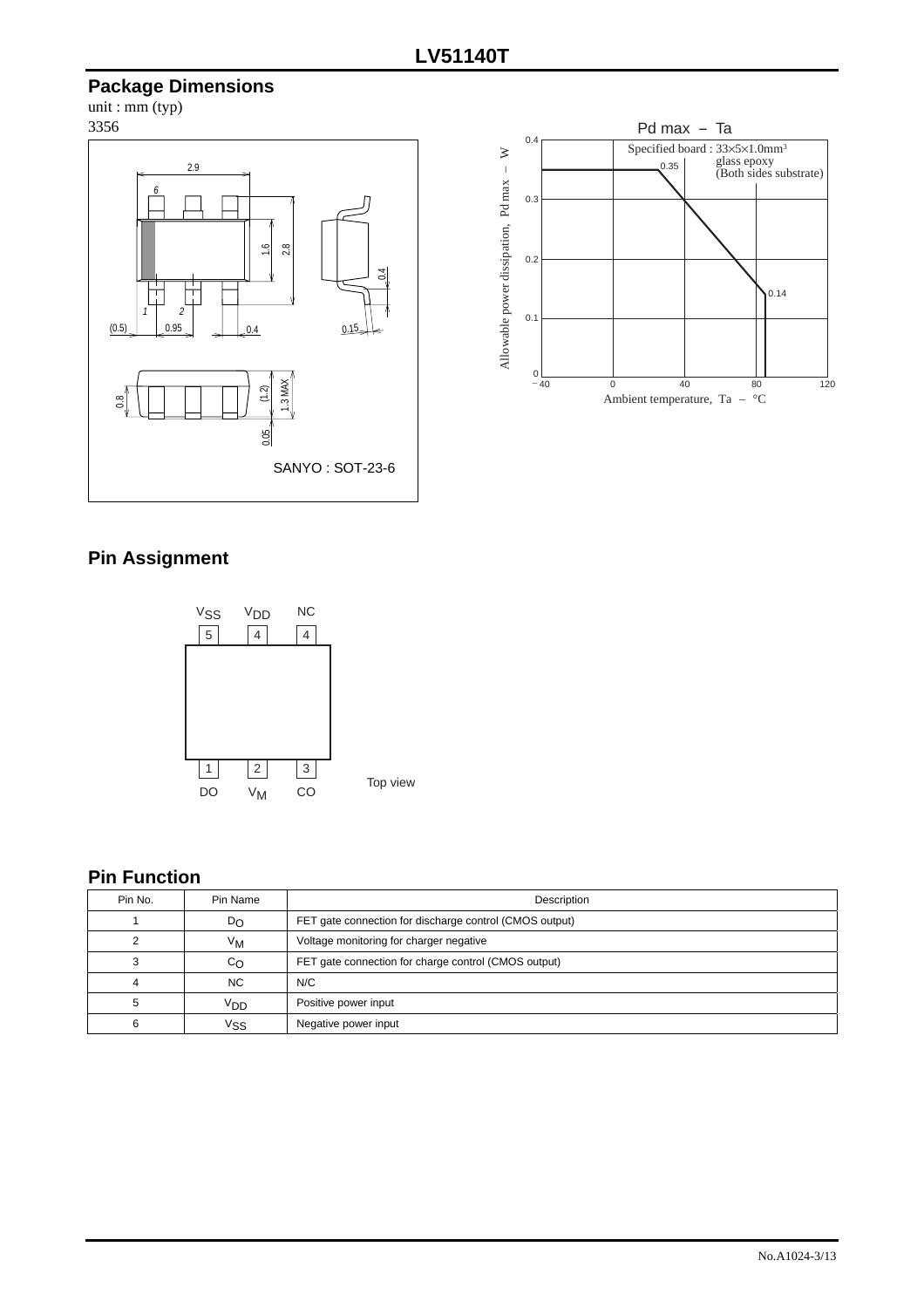# **Block Diagram**



## **Measurement Conditions**

• Over-charge detection voltage, Over-charge hysteresis voltage --- [Circuit 1]

Set V1 = 3.5V and V2 = 0V. Over-charge detection voltage VC is V1 at which VCO goes "Low" from "High" when V1 is gradually increased from 3.5V. Then IC is released from the over-charge state and VCO goes "High" from "Low" at the voltage "Measured VC-VHc" when V1 is gradually decreased.

If V2 is set to the greater value than discharge over-current detection voltage VIdc in the over-charge state, VHc is canceled and then IC is released from the over-charge state at VC.

- Over-discharge detection voltage --- [Circuit 1] Set V1 = 3.5V and V2 = 0V. Over-discharge detection voltage Vdc is V1 at which VDO goes "Low" from "High" when V1 is gradually decreased from 3.5V. Next, set V2 under to charge over-current detection voltage VIc. Then IC is released from the over-discharge state at Vdc and VDO goes "High" from "Low".
- Charge over-current detection voltage --- [Circuit 2] Set V1 = 3.5V and V2 = 0V. Charge over-current detection voltage VIc is V2 at which VCO goes "Low" from "High" when V2 is gradually decreased from 0V.
- Discharge over-current detection voltage --- [Circuit 2] Set V1 = 3.5V and V2 = 0V. Discharge over-current detection voltage VIdc is V2 at which VDO goes "Low" from "High" when V2 is gradually increased from 0V.
- Load short-circuiting detection voltage --- [Circuit 2] Set V1 = 3.5V and V2 = 0V. Load short-circuiting detection voltage Vshort is V2 at which VDO goes "Low" from "High" within a time between the minimum and the maximum value of load short-circuiting detection delay time tshort, when V2 is increased rapidly within 10 $\mu$ s.
- 0V battery charge starting charger voltage --- [Circuit 3] Set V1 = V2 = 0V and decrease V2 gradually. 0V battery charge starting charger voltage Vcha is V2 when VCO goes "High" (V1-0.1V or higher).

Continued on next page.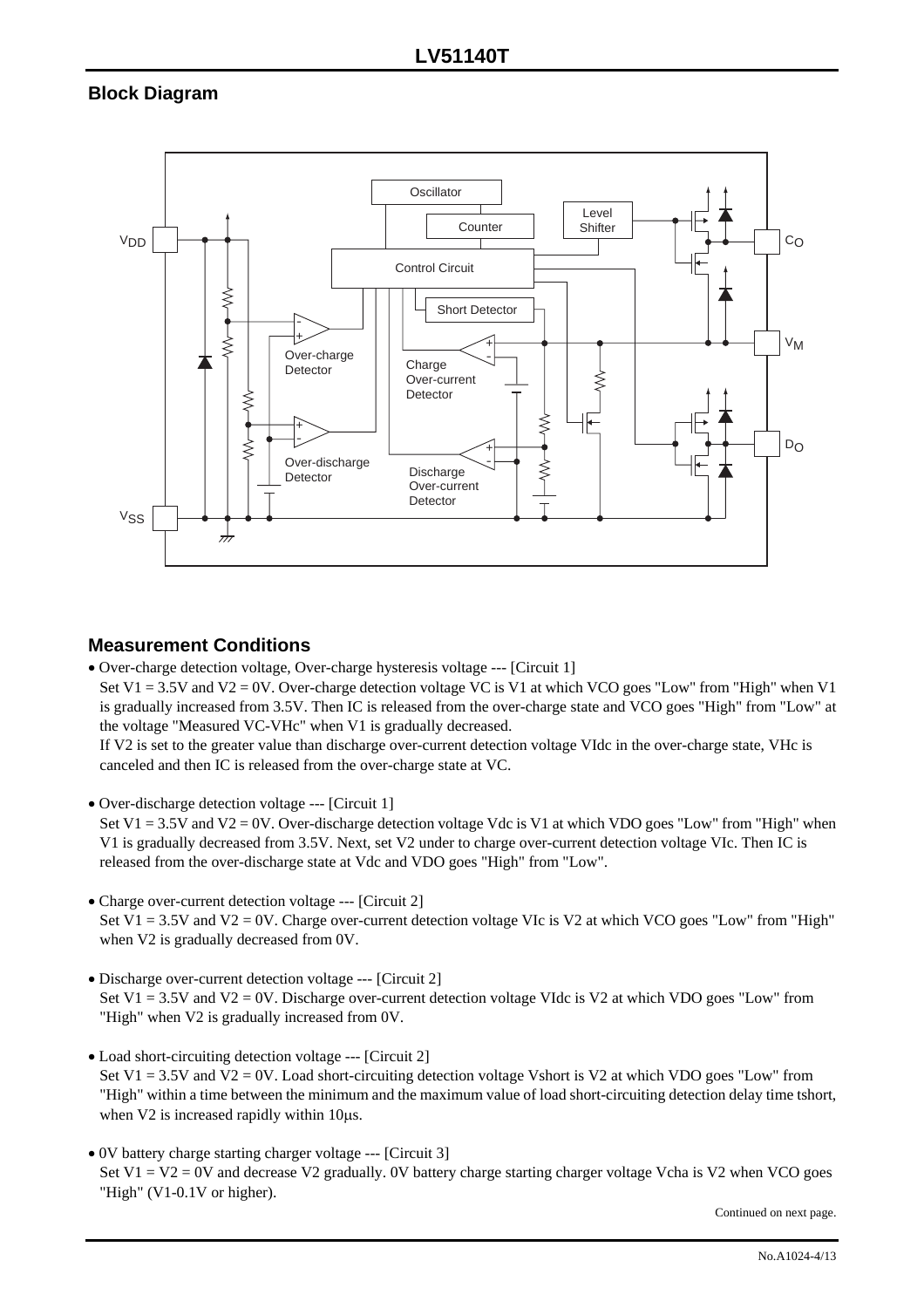Continued from preceding page.

- Current consumption on operation and shutdown --- [Circuit 4] Set V1 = 3.5V and V2 = 0V on normal condition. I<sub>DD</sub> shows current consumption on operation Iopr. Set  $V1 = V2 = 1.8V$  on over-discharge condition. IDD shows current consumption on shutdown Isdn.
- Co : Pch ON resistance, Co : Nch ON resistance --- [Circuit 5] Set V1 =  $3.5V$ , V2 = 0V and V3 =  $3.0V$ . (V1-V3)/[ICo] is Pch ON resistance Rcop. Set  $V1 = 4.6V$ ,  $V2 = 0V$  and  $V3 = 0.5V$ .  $V3/|C_0|$  is Nch ON resistance Rcon.
- Do : Pch ON resistance, Do : Nch ON resistance --- [Circuit 5] Set  $V1 = 3.5V$ ,  $V2 = 0V$  and  $V4 = 3.0V$ .  $(V1-V4)/|ID_0|$  is Pch ON resistance Rdop. Set  $V1 = V2 = 1.8V$  and  $V4 = 0.5V$ .  $V4/|ID_0|$  is Nch ON resistance Rdon.
- Discharge over-current release resistance --- [Circuit 5] Set V1 = 3.5V, V2 = 0V at first. And then, set V2 = 1.0V. V2/|IV<sub>M</sub>| is discharge over-current release resistance Rdwn.
- Over-charge detection delay time, Release delay time 2 --- [Circuit 6] Set  $V2 = 0V$ . Increase V1 from the voltage VC-0.2V to VC+0.2V rapidly within 10us. Over-charge detection delay time tc is the time needed for VCO to go "Low" just after the change of V1. Next, set  $V2 = 1V$  and decrease V1 from VC+0.2V to VC-0.2V rapidly within 10 $\mu$ s. Over-charge release delay time trel 2 is the time needed for VCO to go "High" just after the change of V1.
- Over-discharge detection delay time, Release delay time 1 --- [Circuit 6] Set V2 = 0V. Decrease V1 from the voltage Vdc+0.2V to Vdc-0.2V rapidly within 10us. Over-discharge detection delay time tdc is the time needed for VDO to go "Low" just after the change of V1. Next, set  $V2 = -1V$  and increase V1 from Vdc-0.2V to Vdc+0.2V rapidly within 10µs. Release delay time 1 trel1 in case of over-discharge is the time needed for VDO to go "High" just after the change of V1.
- Charge over-current detection delay time, Release delay time 1 --- [Circuit 6] Set V1 = 3.5V and V2 = 0V. Decrease V2 from 0V to -1V rapidly within 10 $\mu$ s. Charge over-current delay time tic is the time needed for VCO to go "Low" just after the change of V2. Next, increase V2 from -1V to 0V rapidly within 10µs. Release delay time 1 trel1 in case of charge over-current is the time needed for VCO to go "High" just after the change of V2.
- Discharge over-current detection delay time, Release delay time 1 --- [Circuit 6] Set V1 = 3.5V and V2 = 0V. Increase V2 from 0V to 1V rapidly within 10 us. Discharge over-current delay time tidc is the time needed for VDO to go "Low" just after the change of V2. Next, decrease V2 from 1V to 0V rapidly within 10µs. Release delay time 1 trel1 in case of discharge over-current is the time needed for VDO to go "High" just after the change of V2.
- Load short-circuiting detection delay time, Release delay time 1 --- [Circuit 6] Set V1 = 3.5V and V2 = 0V. Increase V2 from 0V to 3.5V rapidly within 10 $\mu$ s. Load short-circuiting detection delay time tshort is the time needed for VDO to go "Low" just after the change of V2. Next, decrease V2 from 3.5V to 0V rapidly within 10µs. Release delay time 1 trel1 in case of load short-circuiting is the time needed for VDO to go "High" just after the change of V2.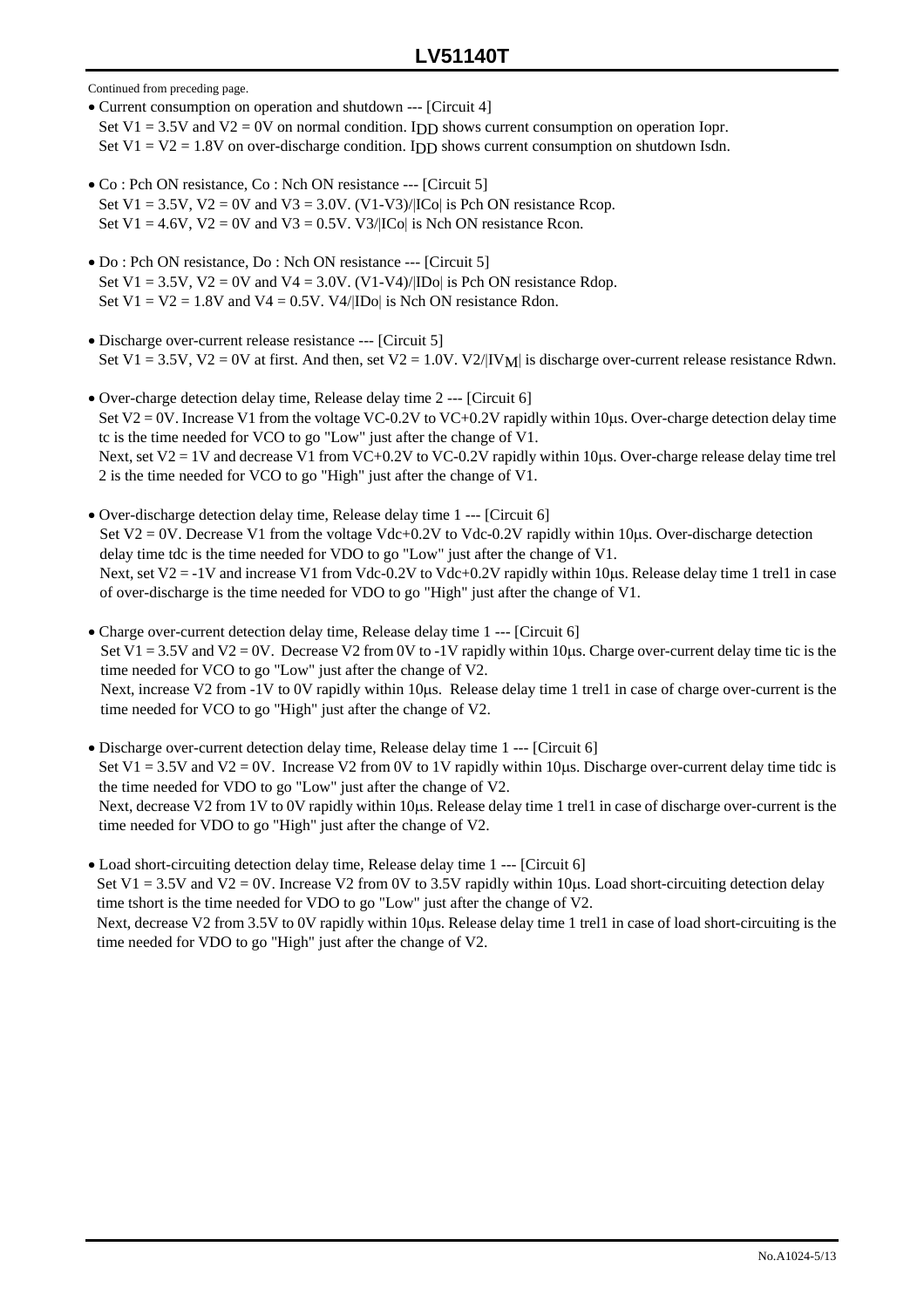# **Measurement Circuits**







### • Circuit 3 • Circuit 4





• Circuit 5 • Circuit 6





TM = Time Measurement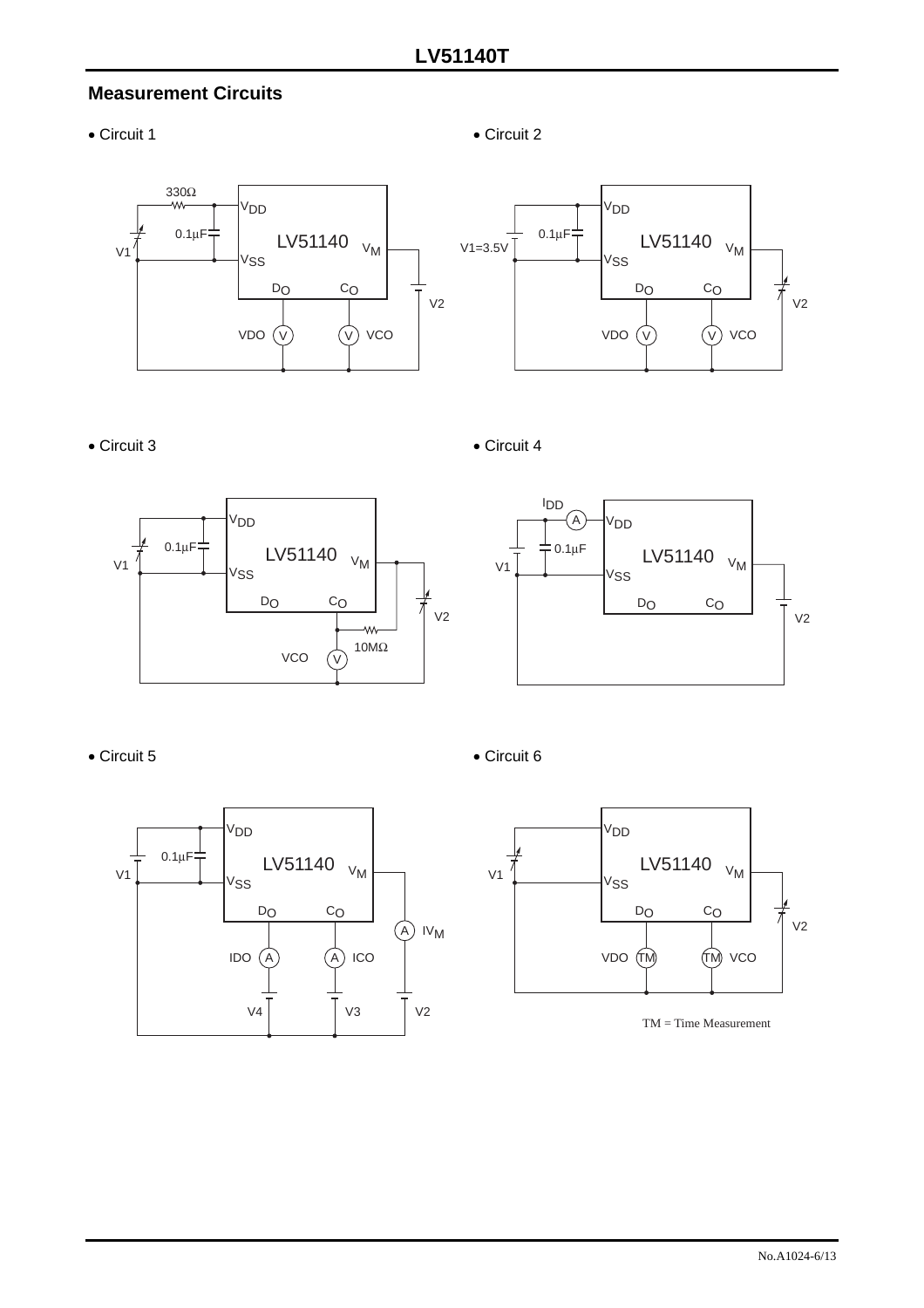# **Application Circuit Example**



#### **External Components**

| Items       | Symbol         | Recommended value  |
|-------------|----------------|--------------------|
| Resistor 1  | R1             | $330\Omega$        |
| Capacitor 1 | C1.2           | 0.1 <sub>u</sub> F |
| Resistor 2  | R <sub>2</sub> | $3.9k\Omega$       |

- The supply voltage (VDD) to this IC is stabilized by R1 and C1. Moreover, R1 and R2 act as the current restriction resistances at the time of reverse-connecting a charger, or at the time of connecting a charger which outputs the voltage exceeding the absolute maximum rating of this IC. Be sure to connect these components.
- If the value of R1 is too large, the over-charge detection voltage will become high due to the current consumption of this IC. 330Ω is recommended.
- If the value of C1 is too small, this IC may be in a shutdown state at the time of the discharge over-current or the load short-circuiting. 0.1µF is recommended.
- Use the value within the limits shown in the table about the value of R2. In order to reduce the current at the time of reverse-connecting a charger, we recommend to choose R1 and R2 so that the sum total of resistance values is more than 4kΩ. The recommended value of R2 is 3.9kΩ.
- Note 1 : The connection diagram and each value of external components shown above are just recommendation. Including a battery and FETs, determine the circuit after sufficient evaluation about your actual application.

Note 2 : The IC is susceptible to static electricity and some pins are easily damaged by it. Handle the IC carefully.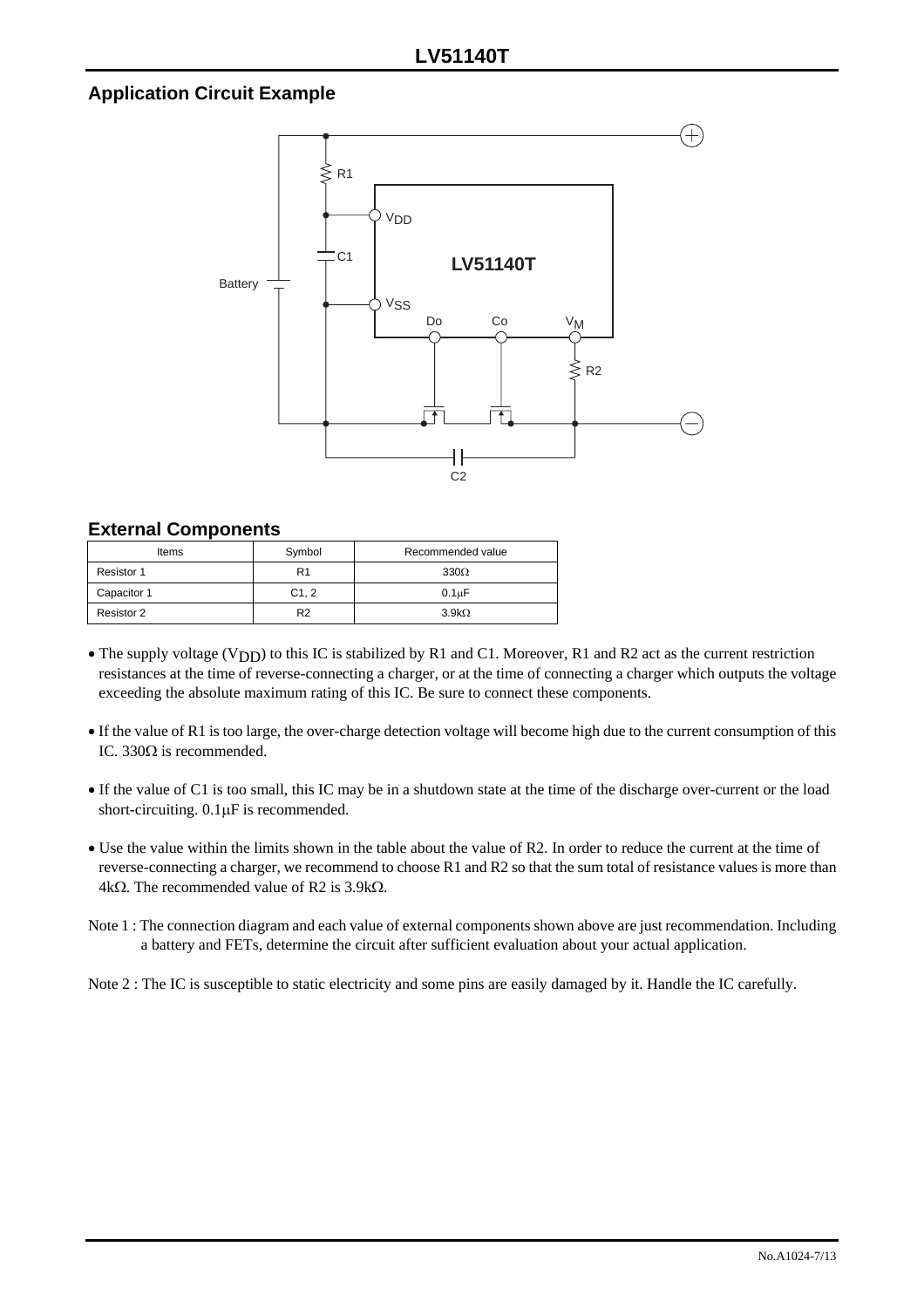# **Description of Operation**

#### • Normal condition

This IC monitors the battery voltage (V<sub>DD</sub>) and the voltage of V<sub>M</sub> terminal, and controls charge and discharge. If the battery voltage  $(V<sub>DD</sub>)$  is in the range from the over-discharge detection voltage (Vdc) to the over-charge detection voltage (VC) and the VM terminal voltage is in the range from the charge over-current detection voltage (VIc) to the discharge over-current detection voltage (VIdc), this IC turns on both the charge and discharge control FETs. This state is called the normal condition, and charge and discharge are possible together.

• Discharge over-current detection, Load short-circuiting detection

When the discharge current becomes equal to or higher than the specified value under the normal condition, and if the VM terminal voltage is in the range from the discharge over current detection voltage (VIdc) to the short-circuiting detection voltage (Vshort) and that state is maintained during more than the discharge over-current detection delay time (tidc), this IC turns off the discharge control FET to stop discharge. This state is called the discharge over-current condition.

At that time, if the V<sub>M</sub> terminal voltage is equal to or higher than Vshort and that state is maintained during more than the load short-circuiting detection delay time (tshort), this IC turns off the discharge control FET to stop discharge. This state is called the load short-circuiting detection condition.

While load is connected, in both conditions, the  $V_M$  terminal voltage equals to  $V_{DD}$  potential due to the load, but it falls by the discharge over-current release resistance (Rdwn) when the load is removed and the resistance between (+) and (-) terminals of battery pack (refer to "Application Circuit Example") becomes larger than the value which enables the automatic return.

Then the  $V_M$  terminal voltage becomes less than VIdc, and if that state is maintained during more than the release delay time 1 (trel1), this IC returns to normal condition.

Note : The resistance value between (+) and (-) terminals of battery pack for automatic return changes with battery voltage  $(V<sub>DD</sub>)$  or VIdc. The standard is expressed with the following equation.

Resistance value for automatic return =  $Rdwn \times (VDD / VIdc - 1)$ 

#### • Charge over-current detection

When the charge current becomes equal to or higher than the specified value under the normal condition, if the V<sub>M</sub> terminal voltage becomes less than the charge over-current detection voltage (VIc) and that state is maintained during more than the charge over-current detection delay time (tic), this IC turns off the charge control FET to stop charge. This state is called the charge over-current detection condition.

Then the V<sub>M</sub> terminal voltage becomes equals to or higher than VIc and that state is maintained during more than the release delay time 1 (trel1) when the charger is removed and the load is connected, this IC returns to the normal condition.

Note : If the V<sub>M</sub> terminal voltage becomes equal to or less than VSS-7V (typical), the charge over-current detection delay time (tic) changes as below.

| 8 <sub>ms</sub> model | $\rightarrow$ | 8 ms (not changed) |
|-----------------------|---------------|--------------------|
| 125ms model           | $\rightarrow$ | 7ms (typical)      |
| 1.0s model            | $\rightarrow$ | 56ms (typical)     |

#### • Over-charge detection

When the battery voltage  $(V<sub>DD</sub>)$  under the normal condition becomes equal to or higher than the over-charge detection voltage (VC) and that state is maintained during more than the over-charge detection delay time (tc), this IC turns off the charge control FET and stops charge. This state is called the over-charge detection condition. Release from the over-charge detection condition includes following three cases.

(1) When VDD falls to Vc-VHc without load and that state is maintained during more than the delay time 2 (trel2), this IC turns on the charge control FET and returns to the normal condition.

\* VHc : Over-charge hysteresis voltage

- (2) When the load is installed and discharge starts, the discharge current flows through the internal parasitic diode of the charge control FET. Then the  $V_M$  terminal voltage rises to only the Vf voltage of the internal parasitic diode from VSS potential. At this time, if the V<sub>M</sub> terminal voltage is higher than the discharge over-current detection voltage (VIdc) and VDD is equal to or less than VC, this IC returns to the normal condition when this state continues more than the delay time 2 (trel2).
- (3) In case (2), if the  $V_M$  terminal voltage is higher than the discharge over-current detection voltage (VIdc) and  $V_{DD}$ is equal to or higher than VC, battery is discharged until V<sub>DD</sub> becomes less than VC, and then this IC returns to the normal condition when this state continues more than the delay time 2 (trel2).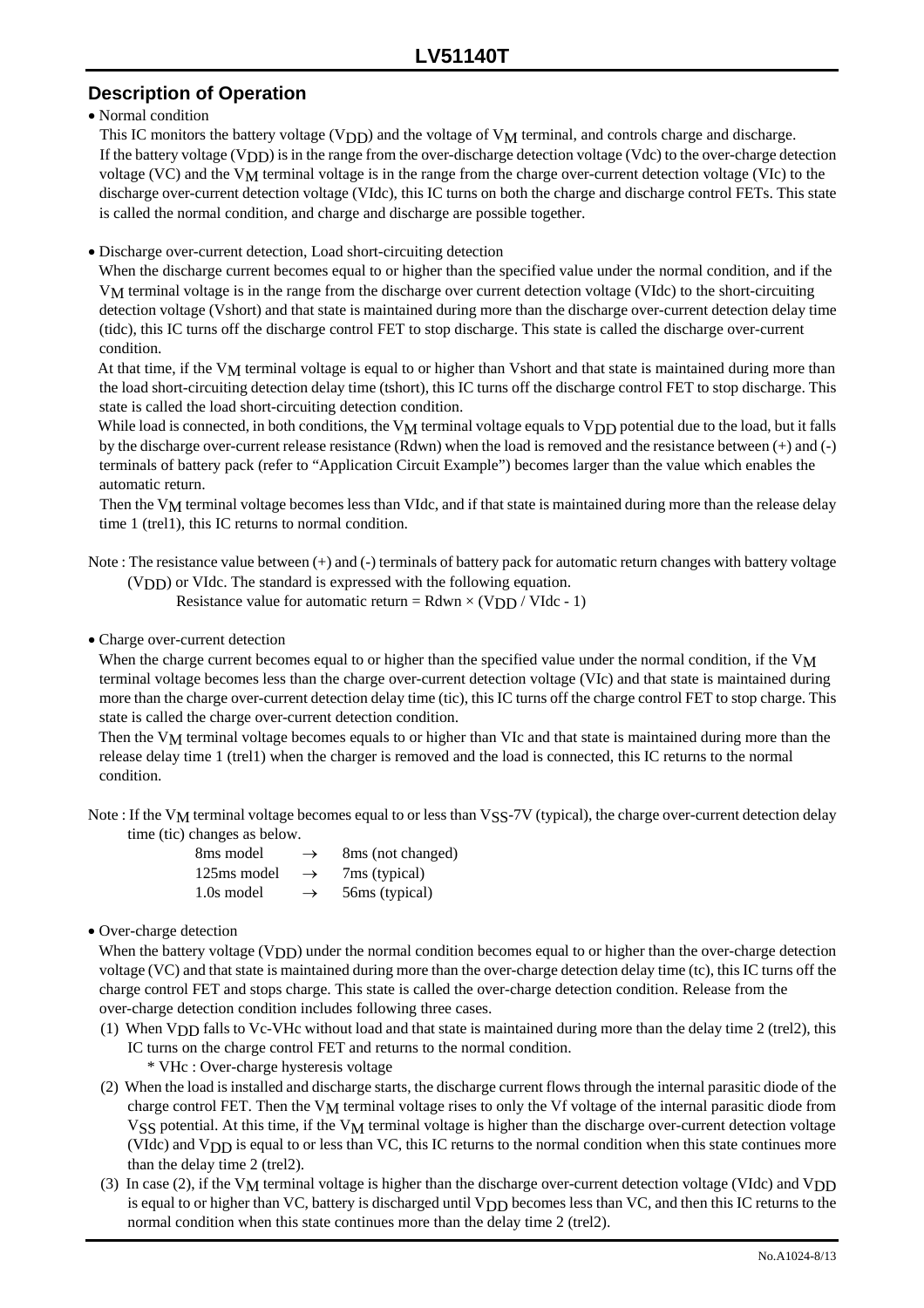#### • Over-discharge detection

When the battery voltage (V<sub>DD</sub>) under the normal condition becomes equal to or less than the over-discharge detection voltage (Vdc) and that state continues for more than the over-discharge detection time (tdc), this IC turns off the discharge control FET and stops discharging. This state is called the over-discharge detection condition. Recovery from the over-discharge detection condition is achieved only by connecting the charger.

#### • Return from over-discharge

When the charger is connected and charging starts, the charge current flows through the internal parasitic diode of the discharge control FET. If the V<sub>M</sub> terminal voltage is higher than the charge over-current detection voltage (VIc), the IC returns to the normal condition when V<sub>DD</sub> becomes equal to or higher than VRdc and this state continues more than the delay time1 (trel1).

If the  $V_M$  terminal voltage is lower than the charge over-current detection voltage (VIc), same as the above-mentioned case, the IC returns to the normal condition when VDD becomes equal to or higher than Vdc and this state continues more than the delay time1 (trel1).

This IC stops all internal circuits (Shutdown condition) after detecting the over-discharge and reduces current consumption. (Max  $0.1\mu$ A, at  $VDD = 1.8V$ )

#### • 0V battery charge function

If the voltage of charger (the voltage between  $V_{DD}$  and  $V_M$ ) is larger than the 0V battery charge starting charger voltage (Vcha), 0V battery charge becomes possible when CO terminal outputs V<sub>DD</sub> terminal potential and turns on the charge control FET.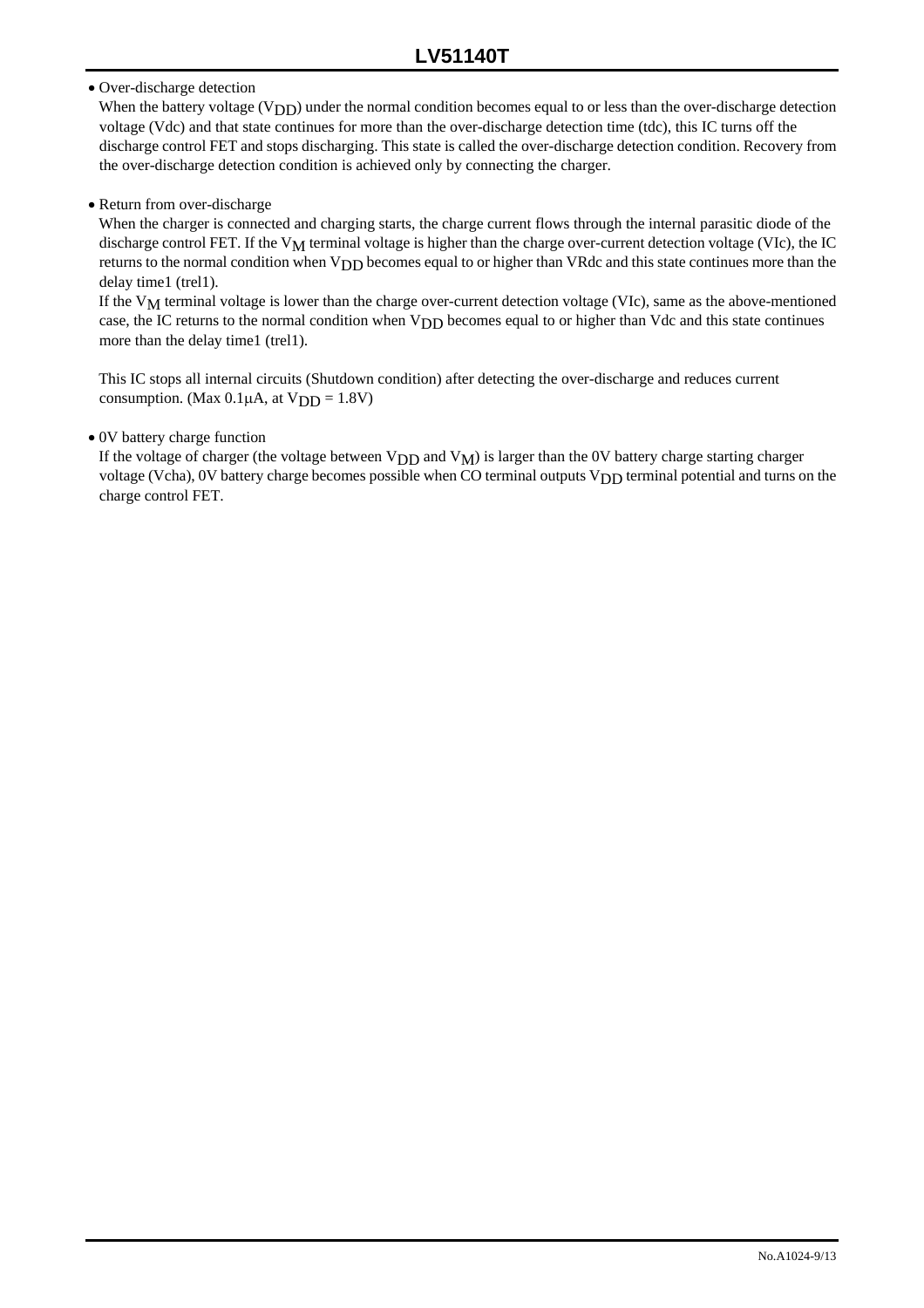# **Timing Chart**

• Discharge over-current detection, Load short-circuiting detection, Charge over-current detection



- 
- 
- 
- VIdc : Discharge over-current detection voltage trel1 : Release delay time 1

Vshort : Load short-circuiting detection voltage

- VC : Over-charge detection voltage tic : Charge over-current detection delay time Vdc : Over-discharge detection voltage tidc : Discharge over-current detection delay time VIc : Charge over-current detection voltage tshort : Load short-circuiting detection delay time
	-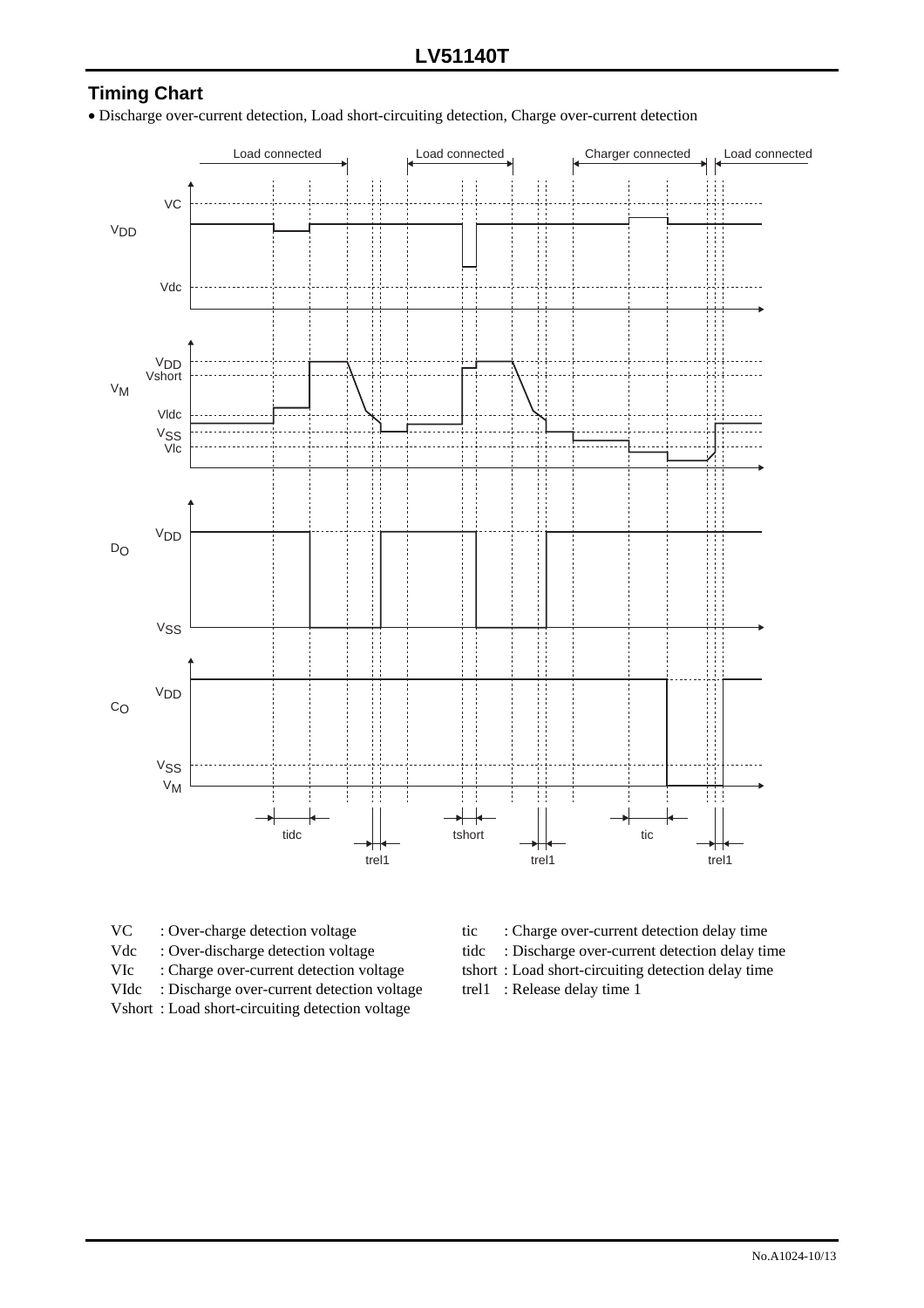#### • Over-charge detection



- 
- Vdc: Over-discharge detection voltage trel2 : Release delay time 2
- VHc : Over-charge hysteresis voltage
- Vidc : Discharge over-current detection voltage
- VC : Over-charge detection voltage tc : Over-charge detection delay time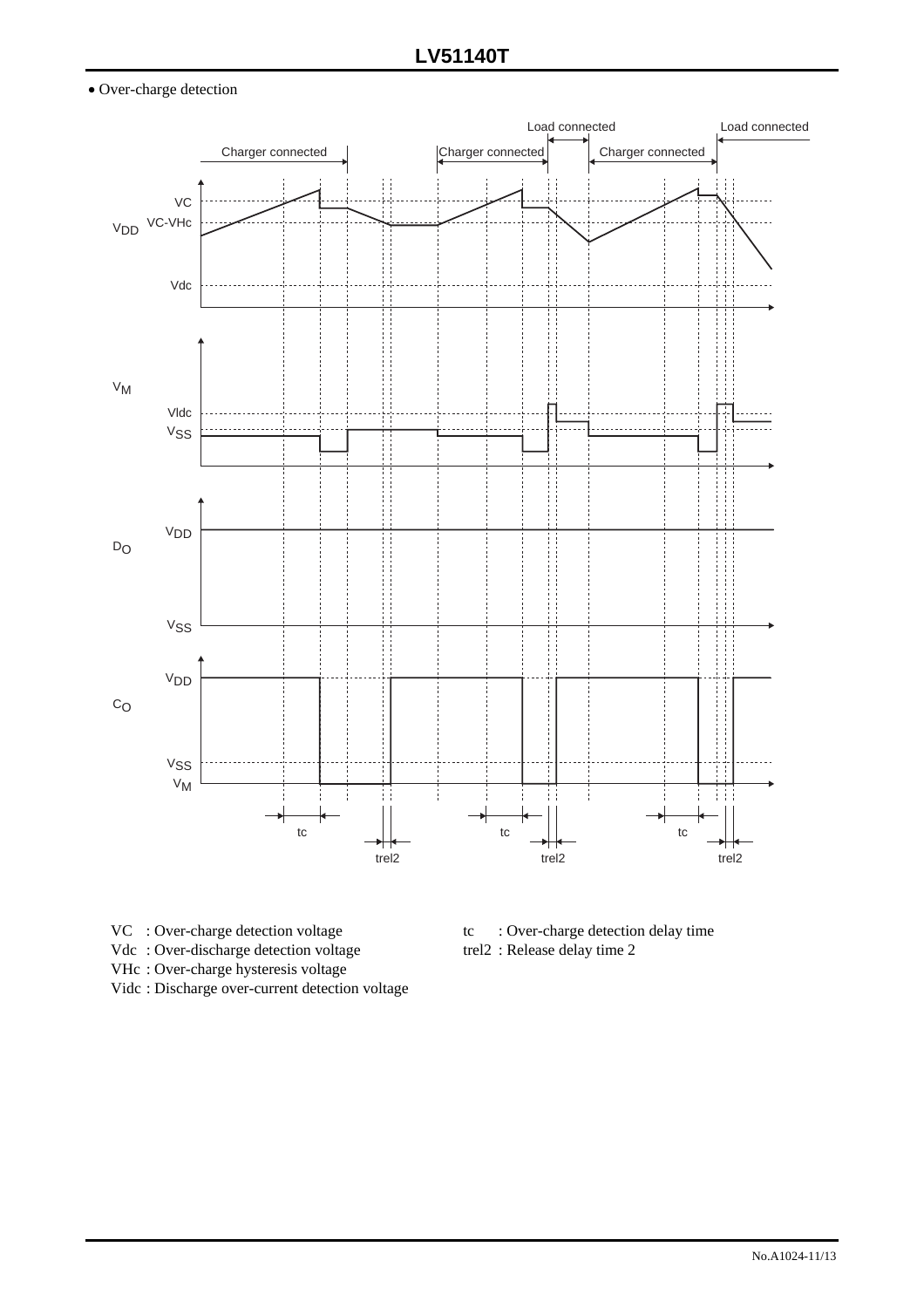#### • Over-discharge detection



- 
- Vdc : Over-discharge detection voltage trel1 : Release delay time 1
- VRdc : Return from over-discharge voltage
- Vic : Charge over-current detection voltage
- Vidc : Discharge over-current detection voltage
- VC : Over-charge detection voltage tdc : Over-discharge detection delay time
	-